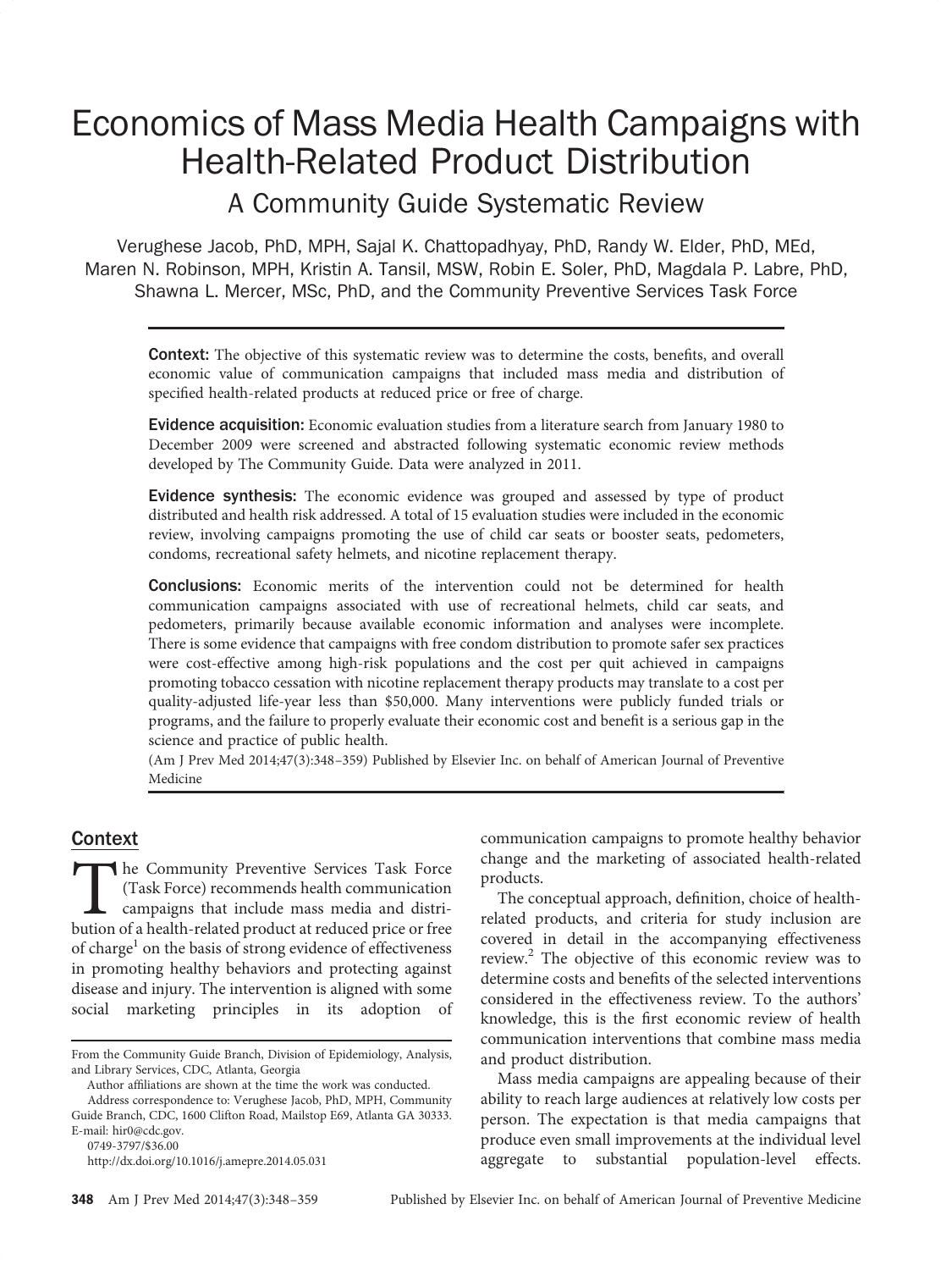Evaluations of effectiveness of media campaigns in public health have increased both in quantity and quality since the 2000s, but with no commensurate improvement in economic evaluations.<sup>3</sup>

## Evidence Acquisition

General methods of systematic economic reviews followed by The Community Guide are available online at www.thecommunity guide.org/about/economics.html. Briefly, a primary objective of a Community Guide economic review is to assess the economic value of an intervention, determined from cost–benefit or cost– utility (cost per quality-adjusted life-year [QALY]) estimates. Separate estimates are also derived for the cost of implementing and sustaining the intervention and the economic benefits from expected healthcare cost and productivity loss averted through reduced morbidity and mortality. Methods specific to the present review are detailed below.

The intervention definition and study inclusion criteria for this economic review are described in the effectiveness review.<sup>2</sup> Briefly, this multicomponent intervention is conceptualized as a health communication campaign that increases awareness of and demand for a health-related product along with free or discounted distribution of that product. The campaign must use at least one mass media channel; the health-related product must be tangible and have been shown to improve health; and the product should not require the services of health professionals for prescription or administration. Studies included in the effectiveness review evaluated the promotion and distribution of six health-related products: child car seats or booster seats, pedometers, condoms, recreational safety helmets, over-the-counter nicotine replacement therapy (NRT), and sun-protection products.

Studies were included in this economic review if they met the intervention definition and provided estimates for one or more of the following: intervention cost, healthcare cost changes, change in productivity at worksites, and change in morbidity and mortality measured in disability- or quality-adjusted life-years. Intervention cost measures the monetary value of resources needed to implement and maintain the intervention, composed of the media promotion and product distribution components. The media promotion and product distribution components are separable activities that may be funded at different levels, and studies that provide comparative economic outcomes for different combinations of the two components were included in this economic review.

Healthcare cost is the sum of costs related to inpatient and outpatient care, drugs, devices, and emergency room visits. Productivity at the worksite is the individual's contribution to value of production, generally measured in terms of wage and salary of the individual. The intervention produces economic benefit when healthcare cost is averted or worksite productivity improves. Studies that provide cost–benefit and cost–utility estimates are central to The Community Guide systematic economic review methods; cost–benefit studies provide monetized values of both cost and benefit of the intervention, and cost–utility studies provide the cost per QALY saved because of the intervention.

This economic review also included studies that provided costeffectiveness based on proximal outcomes that are meaningful

within particular intervention areas, such as cost per quit in tobacco control and cost per additional helmet user in preventing head injuries.

The accompanying effectiveness review<sup>2</sup> estimated the proportion of product use within populations based on pooled intervention effects reported across different products. Similar pooling of estimates of costs and benefits for the economic review would not be sensible because the magnitudes of costs and benefits associated with the products, such as condoms and recreational helmets, differ. Pooling the economic effects for different types of distributed products might have been feasible had each study reported a standardized measure such as cost per QALY saved or cost–benefit ratio. Given the absence of such reporting, this economic review considered the evidence separately for each type of distributed product.

The literature search covered the period from January 1980 through December 2009. Sources of literature searches included those for the effectiveness review<sup>2</sup> and additional specialized databases of economic literature at the Center for Review and Dissemination at the University of York, JSTOR, and EconLit. All reported monetary values are in 2009 U.S. dollars, where adjustment for inflation used the Consumer Price Index from the Bureau of Labor Statistics,<sup>4</sup> and adjustments for values denominated in foreign currencies used purchasing power parities<sup>5</sup> from the World Bank. Data were analyzed in 2011.

Three research questions were posed for this review: (1) What is the cost of intervention including the costs of the media component and the product distribution component? (2) Are there any economic benefits through the intervention's effects on healthcare cost or productivity? and (3) How does cost compare to benefit, and is the intervention cost–beneficial or cost-effective?

#### Organization of Review Findings

Each study was reviewed for how well it answered questions about cost and benefit components and overall economic value. Results from included studies and discussions are grouped by type of distributed product and health outcome or health risk addressed by the intervention. Conclusions for groups of studies and overall conclusions are drawn about economic value and evidence gaps.

#### Search Results

The literature search produced a list of 15,491 references. Initial screening identified 59 candidate studies, and subsequent full-text review resulted in 15 unique studies (reported in 16 papers) $6-21$ with economic information, which were included in this review (Figure 1).

## Evidence Synthesis

Only two $12,13$  of the 15 included studies performed complete evaluations of economic costs and benefits of health communication campaigns with product distribution. Intervention cost was incomplete in most studies, which did not account for the cost of both media and product distribution. Four studies<sup>9,11,14,18,19</sup> provided the grant amount with little other information. More than three quarters of the studies in this review that provided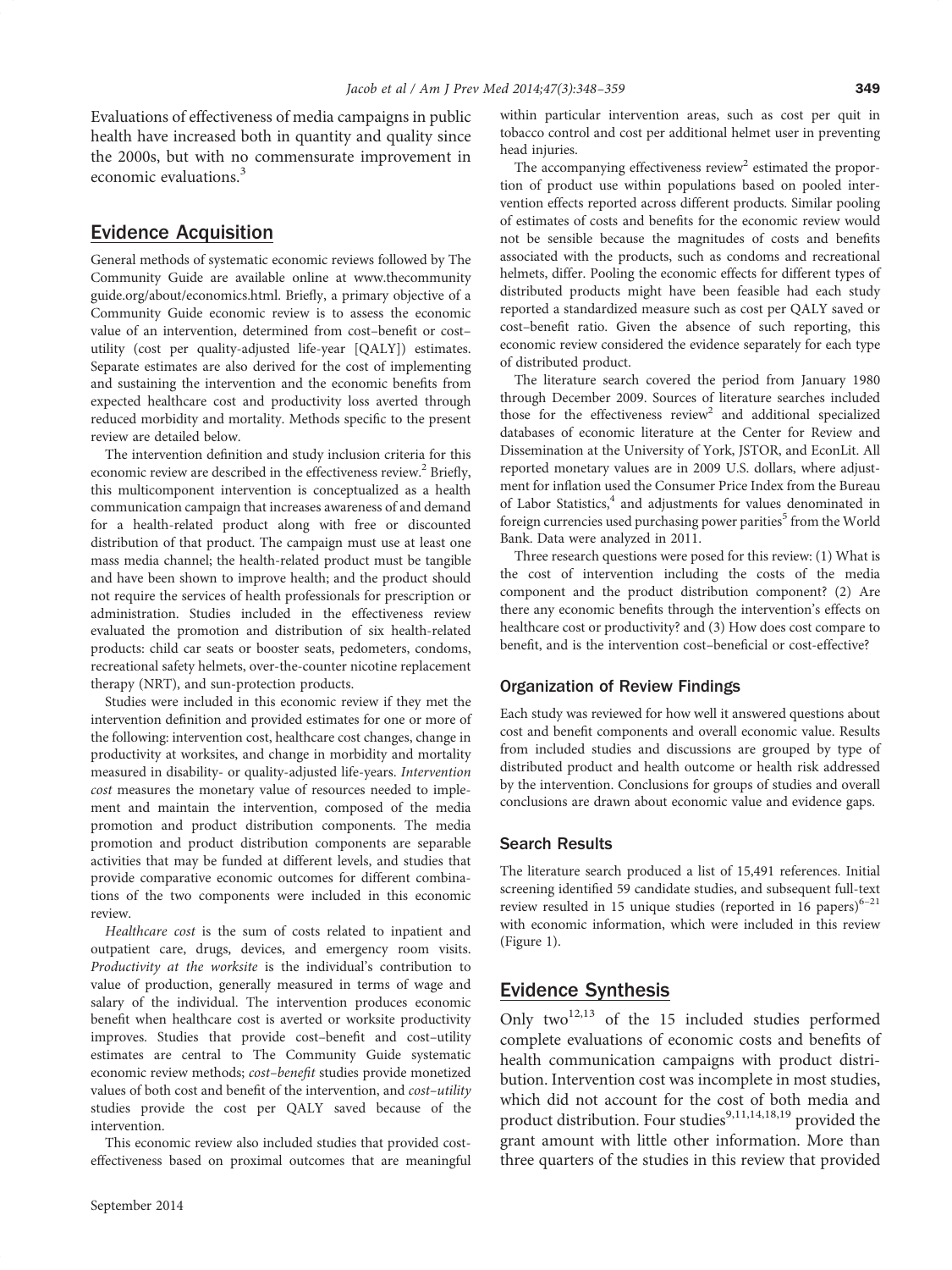

Figure 1. Flow diagram, showing number of studies identified, reviewed in full text, reasons for exclusion, and total number of included studies

information about the source of funding were publicly financed. The number of studies for each product in the effectiveness<sup>2</sup> and economic reviews is shown in Table 1.

Six studies $8,10-13,16$  included in the economic review were not in the effectiveness review.  $Two<sup>8,11</sup>$  were secondary studies where the primary study was included in the effectiveness review,  $two^{12,13}$  were studies with modeled outcomes, and the remaining two studies $10,16$ reported intervention cost for various jurisdictions where the interventions were implemented.

Table 2 provides a detailed description of all studies categorized by product type.

## Interventions to Promote Booster Seats and Child Car Seats for Injury Prevention

The per capita cost of interventions to increase the use of booster seats could not be estimated because the one included study<sup>19</sup> provided only the total funded amount and did not provide an accurate estimate of the study population (Table 2). The intervention was effective only in one of two targeted communities. In the other, the intervention was not cost-effective because the intervention cost was positive, but there was no effect on health outcome.

## Interventions to Promote Pedometers to Increase Physical Activity

The study (reported in two papers)<sup>9,11</sup> that evaluated the promotion of physical activity with distribution of pedometers found the cost of intervention to be \$13.27 per adult resident. This intervention was not costeffective, as there was no change in self-reported physical activity following the intervention.

## Condoms and Prevention of Sexually Transmitted Infections

Four studies<sup>6,13,14,16</sup> evaluated campaigns with condom distribution to prevent sexually transmitted infections and pregnancies (Table 2). Estimated per capita intervention cost varied widely, from \$42 among adolescents in a large urban population<sup>14</sup> to \$676 among young gay men (the Mpowerment program) in a small city. $13 A$ survey<sup>16</sup> of community-based organizations (CBOs) between 2002 and 2005 reported that the median annual budget for the Mpowerment program was about \$80,370; per capita cost could not be calculated because sizes of target populations were not specified.

The evaluation $13$  of the Mpowerment program was one of the few studies that provided complete accounting for intervention cost and also modeled the economic benefits based on averted medical care cost for HIV. The study assumed the percentage reduction in risk behavior measured by unprotected anal intercourse translated to an equal percentage reduction in HIV incidence.

The economic benefit of intervention was estimated as the averted cost of health care from prevented HIV infections, based on estimates from the literature. The cost of intervention was drawn from actual program costs and included the key components of promotion and product distribution. All costs were discounted and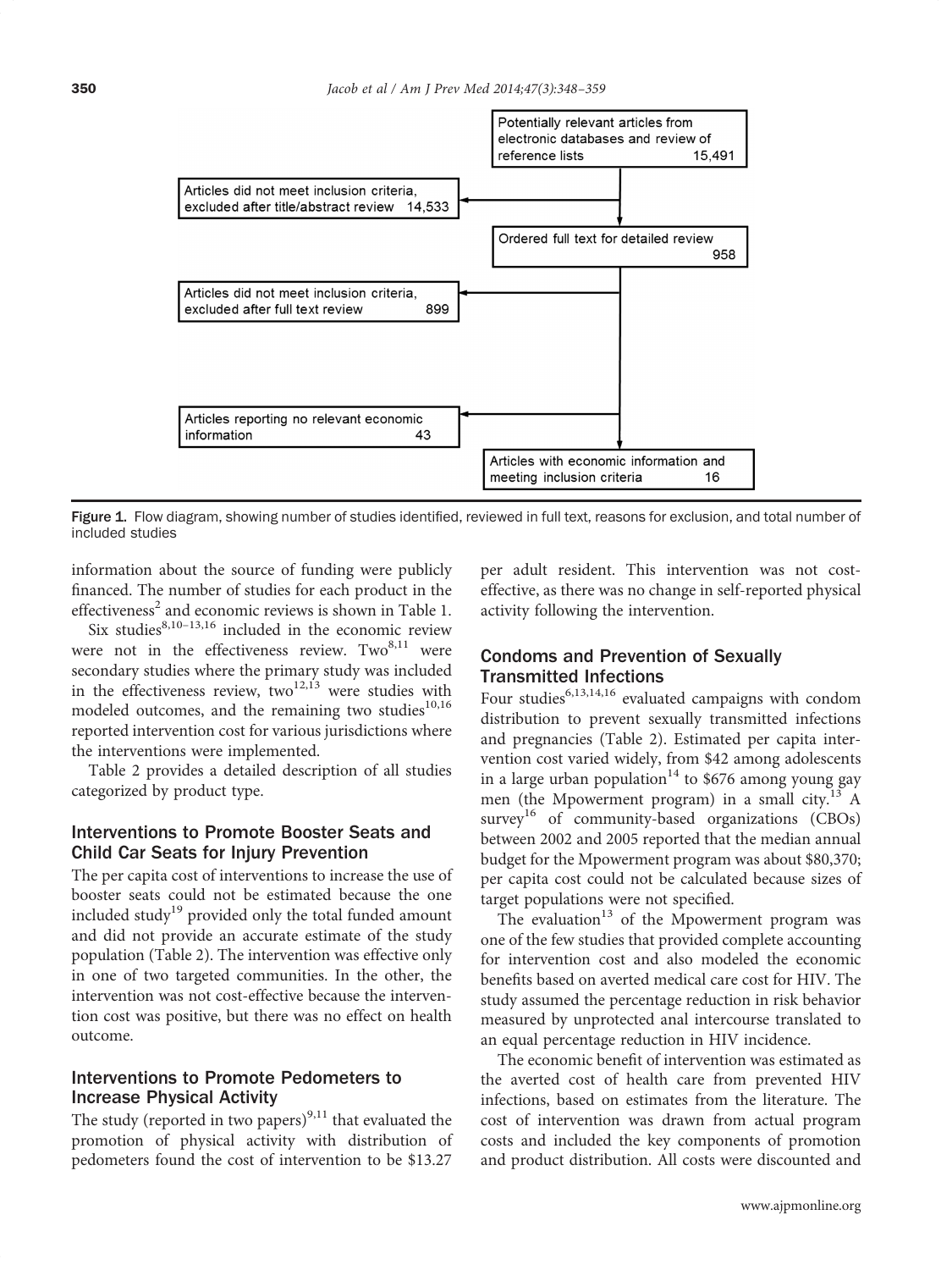| Product                      | Studies in economic review | Studies in both reviews | Studies in effectiveness review |
|------------------------------|----------------------------|-------------------------|---------------------------------|
| Child car seats (boosters)   | $1^{19}$                   | $1^{19}$                | ◠                               |
| Pedometers                   | $1^{9,11}$                 | 1 <sup>9</sup>          | 2                               |
| Condoms                      | $A^{6,13,14,16}$           | $2^{6,14}$              | 6                               |
| Recreational helmets         | 5 8, 15, 17, 18, 21        | $A$ 15,17,18,21         | 8                               |
| Nicotine replacement therapy | $\Delta^{7,10,12,20}$      | $2^{7,20}$              | 3                               |
| Sun-protection products      |                            | 0                       |                                 |
| Total                        | 15                         | 10                      | 22                              |

Table 1. Studies included in economic and effectiveness reviews

sensitivity analyses were performed, based on societal and public health agency perspectives, different rates of HIV prevalence, and time horizons of 5 and 20 years. Savings from healthcare cost averted exceeded intervention cost in the first year, and increased over the 5- and 20-year modeled horizons.

On the other hand, another study $6$  of an intervention among adolescents found no change in condom use at last intercourse. Although per capita cost of intervention could not be calculated from the \$276,617 program cost because the size of study population was not specified, the intervention was ineffective and hence could not have been cost-effective.

Given the paucity of studies that provided a complete economic analysis of both costs and benefits and the inconsistent results from cost–benefit and cost-effectiveness studies, a clear conclusion cannot be drawn about the economic value of the intervention.

## Recreational Safety Helmets to Prevent Head Injury

Only two<sup>18,21</sup> of five<sup>8,15,17,18,21</sup> included studies provided details on program costs, and no study provided sufficient information to compute cost-effectiveness (Table 2). All studies evaluated promotion of bicycle helmets except one,<sup>15</sup> which was for ski helmets. Three<sup>8,15,17</sup> studies provided economic information only for the free or discounted helmet component of the intervention.

These partial estimates are presented here to emphasize that such interventions can be costly when implemented population-wide. One study $8$  of bicycle helmet promotion among elementary school children reported an increase in sales from 1,500 units to more than 22,000 over a 2-year period, during which participating retailers offered the helmets for an average of \$40 when the undiscounted prices in the area averaged \$95.

Another helmet promotion<sup>17</sup> among elementary school children achieved an increase from 5.6% to 30.0% in helmet use at a cost of approximately \$15,000 for the discount component of the program. The study of helmet promotion among skiers and snowboarders in Colorado<sup>15</sup> reported a 16.6% increase in acceptance from 1998–1999 to 2001–2002 when equipment renters were offered a free loaned helmet in their rental package, for an annual outlay of approximately \$166,000 for the sponsors.

Two studies reported what may be a reasonably accurate estimate for intervention cost. A 5-month bicycle helmet promotion among 3,100 students from six middle and junior high schools and their parents was fully financed by a  $$358,355$  grant.<sup>18</sup> The study found a 15.5 percentage point increase in helmet ownership and some increase in parent-reported helmet use. Based on the grant amount, the per capita cost was about \$116 for this 5-month intervention.

The other study<sup>21</sup> evaluated a helmet promotion campaign implemented in Victoria, Australia, that offered purchase rebates. Partial program cost was provided as \$294,286 for TV and radio campaigns and \$745,200 for rebates over the approximate 1-year duration of the intervention (the rebate was calculated as an approximate value by the present reviewers). The study noted a substantial increase in helmet use among school children in the Melbourne metro area, as well as a 20% reduction in the incidence of bicycle-related head injury involving motor vehicle crashes in Victoria, when comparing injury data from 1982–1983 and 1984.

## Nicotine Replacement Therapy and Tobacco Cessation

Four studies<sup>7,10,12,20</sup> evaluated interventions promoting tobacco cessation through quitlines with distribution of NRTs (Table 2). Only one study<sup>12</sup> modeled life-years saved based on observed quits, indicating a cost per life-year saved that likely meets the standard threshold for costeffectiveness. Free or reduced-cost distribution of NRTs was consistently shown to increase calls to quitlines<sup>7,20</sup> while also increasing quit rates $12,20$  among participants.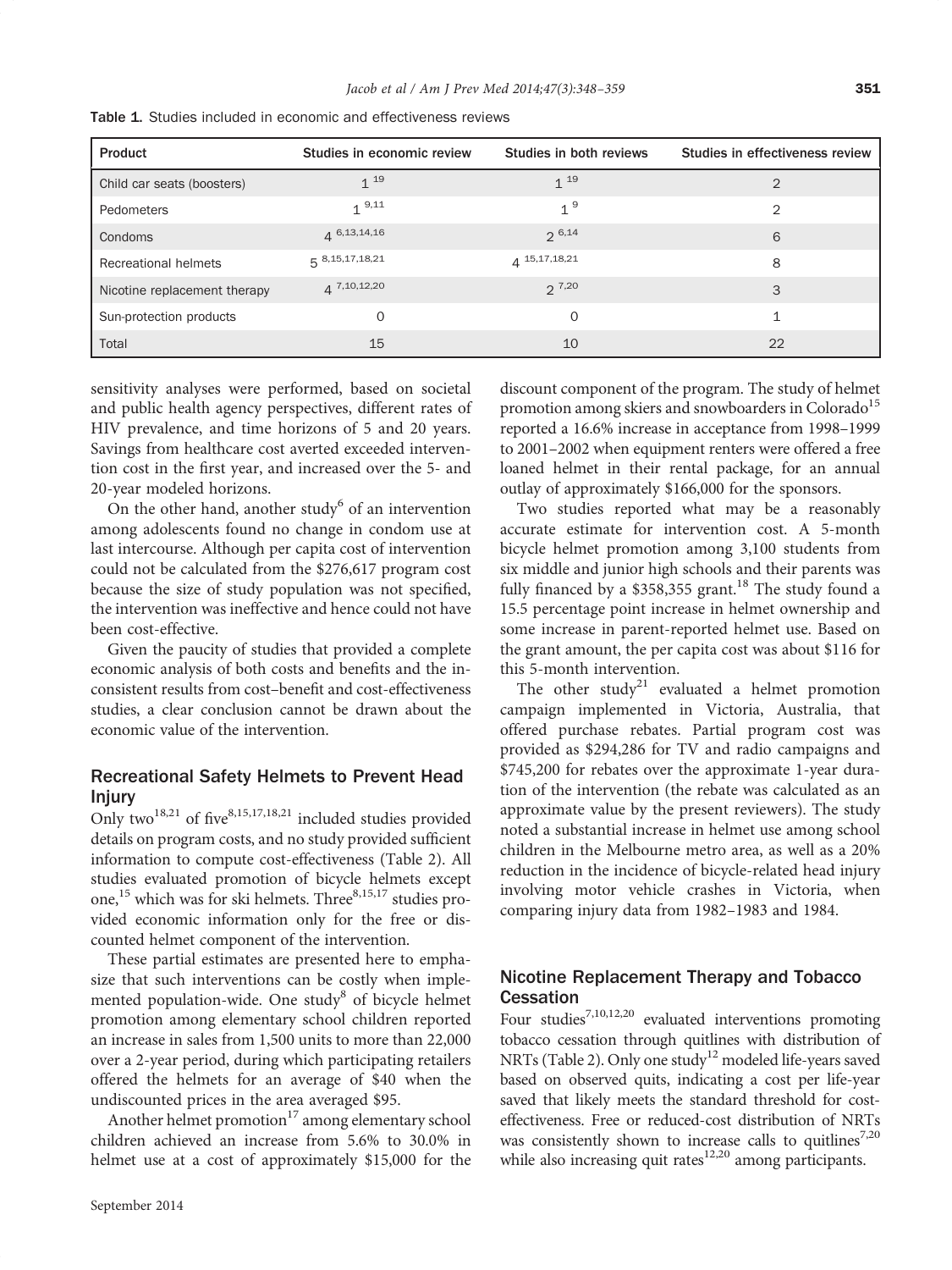I

Table 2. Details of included studies

| Study and year<br>Location<br>Population<br>Design<br>Type of<br>economic<br>analysis                                                                                                                                   | Intervention<br>components<br>Length of<br>intervention<br><b>Volunteers and</b><br>in-kind<br>contributions                                                                                                                                     | <b>Effectiveness</b>                                                                                                                                                                      | Intervention<br>cost and<br>components                                                                                                                           | Economic<br>benefits<br>considered                                                                                                       | Summary<br>economic<br>outcome                                                                                                                  |
|-------------------------------------------------------------------------------------------------------------------------------------------------------------------------------------------------------------------------|--------------------------------------------------------------------------------------------------------------------------------------------------------------------------------------------------------------------------------------------------|-------------------------------------------------------------------------------------------------------------------------------------------------------------------------------------------|------------------------------------------------------------------------------------------------------------------------------------------------------------------|------------------------------------------------------------------------------------------------------------------------------------------|-------------------------------------------------------------------------------------------------------------------------------------------------|
| Child safety seat use                                                                                                                                                                                                   |                                                                                                                                                                                                                                                  |                                                                                                                                                                                           |                                                                                                                                                                  |                                                                                                                                          |                                                                                                                                                 |
| St. Louis 2008 <sup>19</sup><br>Oakland<br>County MI<br>Area pop:<br>197,846<br>Low-income<br>community pop:<br>not reported<br>Hispanic<br>community<br>pop: 11,355<br>Pre-post with<br>comparison<br>Funded<br>amount | TV, radio, print,<br>small media.<br>community<br>mobilization,<br>child seats, small<br>group education<br>15 months<br>Used volunteers                                                                                                         | No difference for<br>low-income<br>community<br>Hispanic<br>community:<br>Before, 9.7%<br>After, 14.9%<br>(Control: before,<br>$18.2\%$<br>after, 14.8%)<br>358 free seats<br>distributed | \$53,209 grant to<br>each of two<br>communities<br>No details about<br>number of<br>vouchers<br>redeemed                                                         | None                                                                                                                                     | None                                                                                                                                            |
| <b>Pedometer distribution</b>                                                                                                                                                                                           |                                                                                                                                                                                                                                                  |                                                                                                                                                                                           |                                                                                                                                                                  |                                                                                                                                          |                                                                                                                                                 |
| Brown 2006 <sup>9</sup><br>Eakin 2007 <sup>11</sup><br>Rockhampton,<br>Australia<br>Pop: 60,000<br>(40,000 adults)<br>Pre-post with<br>comparison<br>Funded<br>amount and<br>partial<br>intervention<br>cost            | TV, radio, print,<br>small media.<br>pedometers.<br>phone support,<br>website, small<br>group education,<br>improved<br>municipal<br>signage and<br>footpaths,<br>formative<br>research<br>2 years<br>Volunteers and<br>in-kind<br>contributions | No significant<br>effect                                                                                                                                                                  | Grant plus<br>in-kind<br>contributions:<br>\$530,700<br>Includes paid<br>advertising and<br>event marketing:<br>\$17,400, with<br>additional<br>\$43,500 in-kind | None                                                                                                                                     | None                                                                                                                                            |
| <b>Condom distribution</b>                                                                                                                                                                                              |                                                                                                                                                                                                                                                  |                                                                                                                                                                                           |                                                                                                                                                                  |                                                                                                                                          |                                                                                                                                                 |
| Alstead 1999 <sup>6</sup><br>Seattle, WA<br>Pop size not<br>reported 15-17-<br>year-olds in 3<br>communities<br>within Seattle<br>Pre-post<br>Partial<br>intervention cost                                              | Radio, small<br>media,<br>community<br>mobilization,<br>small group<br>education,<br>formative<br>research,<br>condoms<br>7 months<br>Volunteers used                                                                                            | No significant<br>difference in<br>condom use at<br>last intercourse<br>between those<br>exposed and<br>unexposed to<br>campaign                                                          | \$276,617 for<br>formative<br>research, media<br>and placement.<br>professional<br>advertising, and<br>vending services<br>plus \$15,000 for<br>condoms          | None                                                                                                                                     | None                                                                                                                                            |
| Kahn 2001 <sup>13</sup><br>Intervention:<br>Eugene OR<br>Control: Santa<br>Barbara CA<br>Target gay men<br>aged 18-27<br>years<br>(approximately                                                                        | Print, small<br>media,<br>community<br>mobilization,<br>small group<br>education,<br>formative<br>research,<br>condoms                                                                                                                           | 27% reduction in<br>risky sex<br>behavior<br>(measured as<br>reduction in<br>unprotected<br>anal sex)<br>Assumed<br>reduction in risk                                                     | \$113,641 or<br>\$676 per person<br>(for personnel,<br>computers and<br>supplies, publicity<br>and<br>communications,<br>condoms, travel,<br>workspace)          | Health care<br>averted based on<br>lifetime medical<br>care cost for<br>treating HIV<br>infections using<br>estimates from<br>literature | Societal net<br>$savings =$<br>intervention<br>$cost - averted$<br>medical costs:<br>1 year: \$265K<br>5 years: \$875K<br>20 years:<br>\$1,714K |
|                                                                                                                                                                                                                         |                                                                                                                                                                                                                                                  |                                                                                                                                                                                           |                                                                                                                                                                  |                                                                                                                                          | (continued on next page)                                                                                                                        |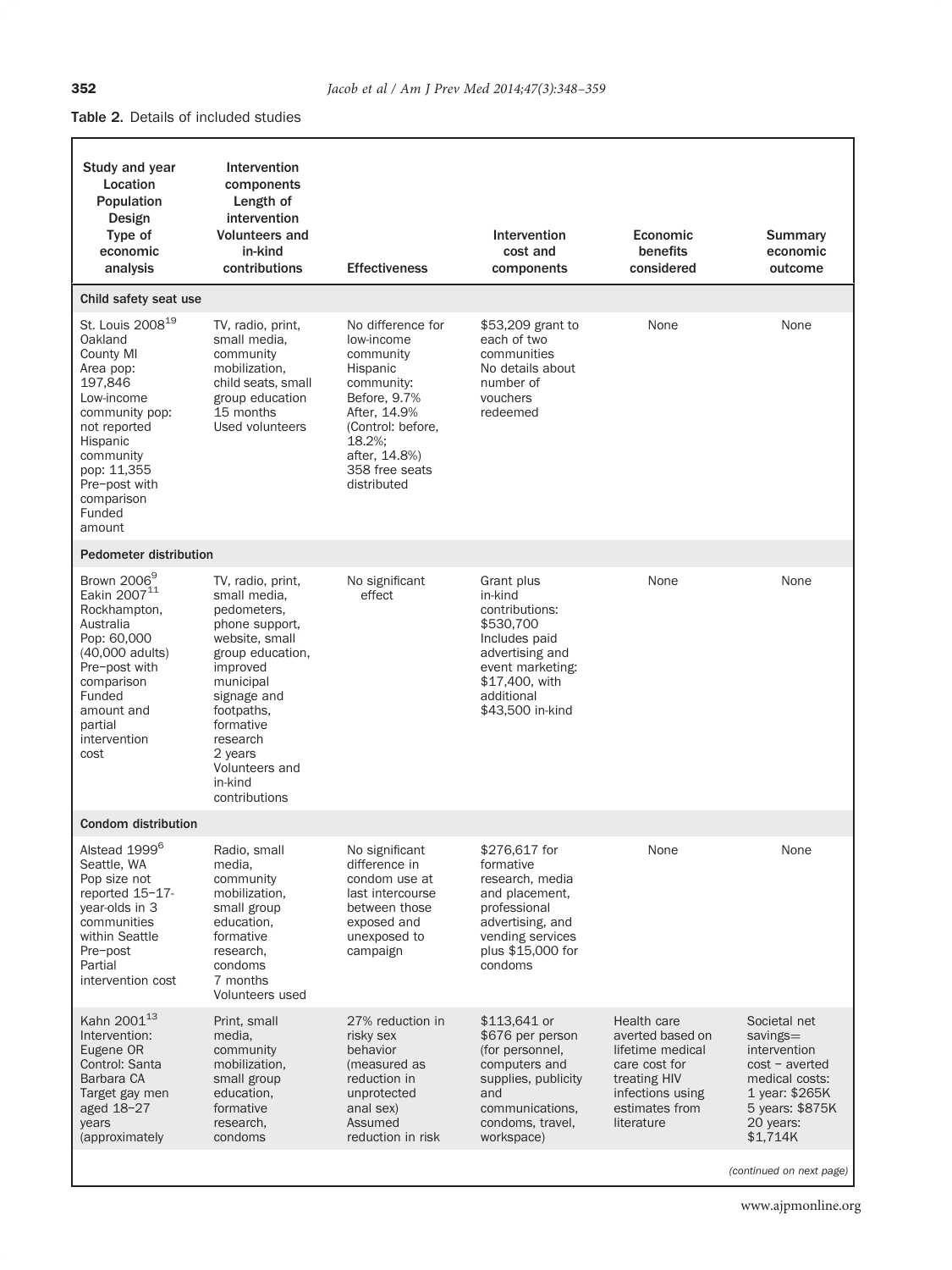| Table 2. Details of included studies (continued) |  |
|--------------------------------------------------|--|
|--------------------------------------------------|--|

| Study and year<br>Location<br>Population<br>Design<br>Type of<br>economic<br>analysis                                                                                     | Intervention<br>components<br>Length of<br>intervention<br><b>Volunteers and</b><br>in-kind<br>contributions                                           | <b>Effectiveness</b>                                                                                                                           | Intervention<br>cost and<br>components                                                                                                                                                                                                                                                                                           | Economic<br>benefits<br>considered | Summary<br>economic<br>outcome |
|---------------------------------------------------------------------------------------------------------------------------------------------------------------------------|--------------------------------------------------------------------------------------------------------------------------------------------------------|------------------------------------------------------------------------------------------------------------------------------------------------|----------------------------------------------------------------------------------------------------------------------------------------------------------------------------------------------------------------------------------------------------------------------------------------------------------------------------------|------------------------------------|--------------------------------|
| 1,100 in area)<br>Pre-post with<br>comparison<br>Modeled<br>cost-<br>effectiveness                                                                                        | Kahn 2001 <sup>13</sup> continued from previous page<br>8 months<br>Modeled 1, 5.<br>20 years<br>Volunteers used                                       | translates<br>directly to same<br>% reduction in<br>HIV incidence;<br>authors provide<br>rationale for<br>assumption<br>based on<br>literature |                                                                                                                                                                                                                                                                                                                                  |                                    |                                |
| Kennedy 2000 <sup>14</sup><br>Sacramento, CA<br>About 6,000-<br>10,000 sexually<br>active<br>adolescents<br>Pre-post with<br>series of surveys<br>Funded amount           | Radio, small<br>media.<br>community<br>mobilization.<br>phone support,<br>small peer-led<br>group education,<br>condoms<br>1 year                      | OR of condom<br>use with main<br>partner at last<br>intercourse: 1.26<br>OR of condom<br>carrying: 1.27                                        | Funding:<br>\$335,358<br>$(\sim$ \$42 per target<br>person)<br>No component<br>details provided                                                                                                                                                                                                                                  | None                               | None                           |
| Rebchook<br>$2006^{16}$<br>Multiple sites,<br>U.S.<br>Young gay men<br>Cross-section of<br>26 CBO <sub>S</sub><br>Program budgets                                         | Print, small<br>media,<br>community<br>mobilization,<br>small group<br>education,<br>formative<br>research<br>NA-data<br>collected during<br>2002-2005 | <b>NA</b>                                                                                                                                      | 26 CBO <sub>S</sub><br>provided data<br>Annual operating<br>budget:<br>$>$ \$171K, 19%;<br>\$79,800-<br>\$171K, 19%;<br>\$22,800-<br>\$79,800, 5%;<br>$\leq$ \$22,800, 23%;<br>don't know: 23%<br>Avg: \$112,570;<br>Median:<br>\$80,370;<br>Range: \$7,980-<br>\$394.349                                                        | <b>NA</b>                          | <b>NA</b>                      |
| Recreational helmet distribution                                                                                                                                          |                                                                                                                                                        |                                                                                                                                                |                                                                                                                                                                                                                                                                                                                                  |                                    |                                |
| Bergman 1990 <sup>8</sup><br>Seattle WA<br>Elementary<br>school children<br>and parents<br>$(N=56,179)$<br>Pre-post with<br>comparison<br>Product discount<br>information | TV, radio, print,<br>small media,<br>community<br>mobilization,<br>helmets, phone<br>support<br>3 years<br>Volunteers used                             | At 16 months:<br>intervention<br>(Seattle), 5%-<br>16%; control<br>(Portland), 1%-<br>3%; difference,<br>9%                                    | Only intervention<br>cost was \$5K<br>contribution to<br>small media;<br>usual price of<br>helmets, \$40-<br>\$60<br>Round 1: \$19.95<br>helmets with<br>coupons (5,155<br>of 109,450<br>coupons<br>redeemed)<br>Round 2: \$25<br>helmet sales<br>increasing from<br>1986, 1.5K;<br>1987, 5K; 1988,<br>22K; partial<br>1989, 30K | None                               | None                           |
|                                                                                                                                                                           |                                                                                                                                                        |                                                                                                                                                |                                                                                                                                                                                                                                                                                                                                  |                                    | (continued on next page)       |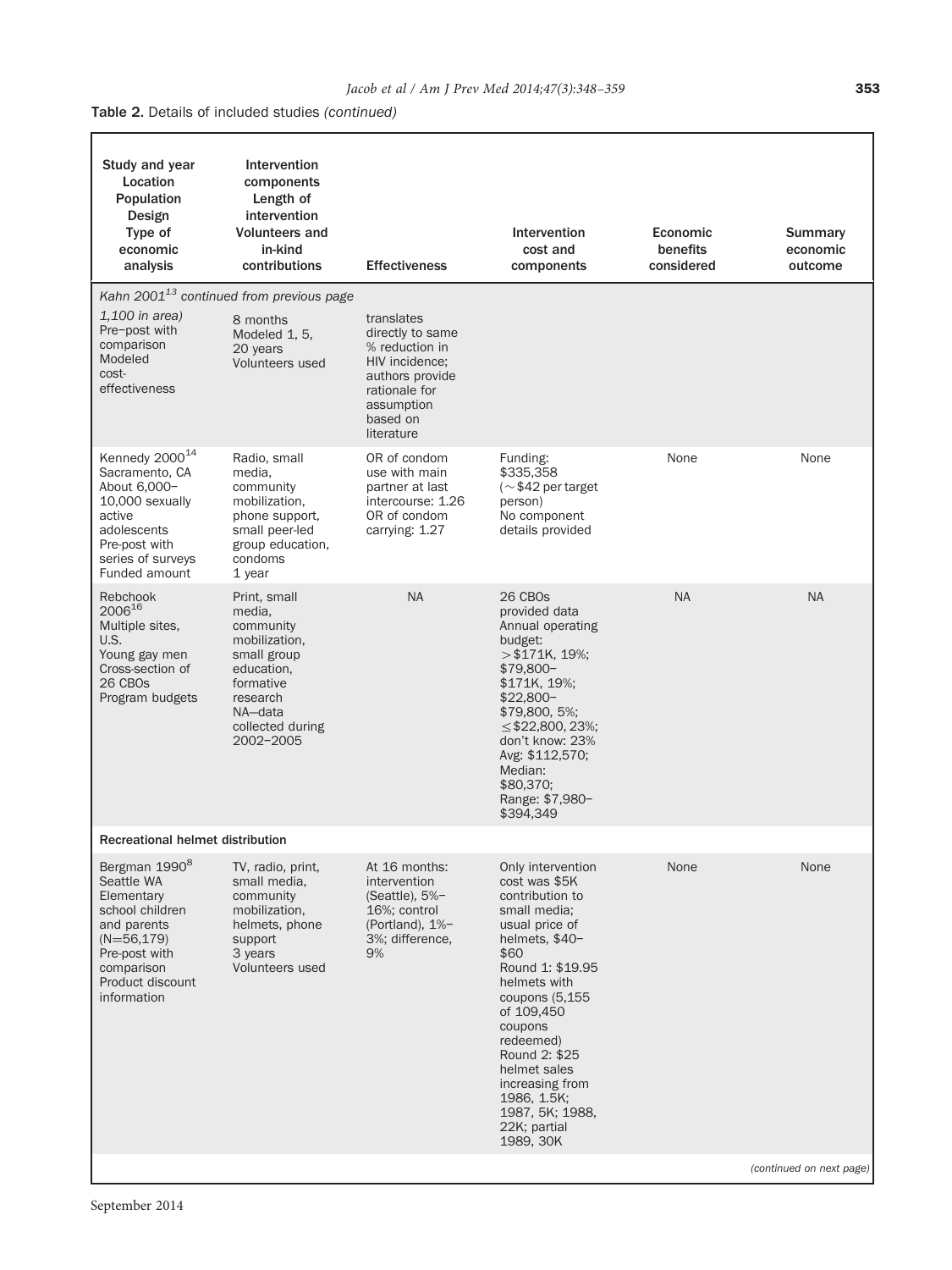ł

Table 2. Details of included studies (continued)

| Study and year<br>Location<br>Population<br>Design<br>Type of<br>economic<br>analysis                                                                                                                    | Intervention<br>components<br>Length of<br>intervention<br><b>Volunteers and</b><br>in-kind<br>contributions                                                                 | <b>Effectiveness</b>                                                                                                                                                                                                                                                                                                                                                                                                                                                              | Intervention<br>cost and<br>components                                                                                                                                                                                                                         | Economic<br>benefits<br>considered | Summary<br>economic<br>outcome |
|----------------------------------------------------------------------------------------------------------------------------------------------------------------------------------------------------------|------------------------------------------------------------------------------------------------------------------------------------------------------------------------------|-----------------------------------------------------------------------------------------------------------------------------------------------------------------------------------------------------------------------------------------------------------------------------------------------------------------------------------------------------------------------------------------------------------------------------------------------------------------------------------|----------------------------------------------------------------------------------------------------------------------------------------------------------------------------------------------------------------------------------------------------------------|------------------------------------|--------------------------------|
| Levy 2007 <sup>15</sup><br>Denver <sub>CO</sub><br>Pop size not<br>reported<br>Skiers and<br>snowboarders<br>in area<br>Pre-post with<br>comparison<br>Product discount<br>information                   | TV (newscast),<br>print, small<br>media,<br>community<br>mobilization,<br>helmets.<br>formative<br>research<br>4 ski seasons<br>starting in 1998-<br>1999<br>Volunteers used | <b>Helmet</b><br>acceptance<br>among renters:<br>1998-<br>1999, 13.8%<br>$2001 -$<br>2002, 33.5%<br>For control<br>stores,<br>corresponding<br>percentages<br>were 1.38%<br>and 4.48%<br>Observations of<br>helmet days/<br>rental days:<br>1998-1999.<br>2,150/15,567;<br>1999-2000.<br>55,581/<br>179,705; 2000-<br>2001, 44,351/<br>132,219; 2001-<br>2002, 75,037/<br>224,008<br>Observed helmet<br>use on slopes by<br>skiers:<br>1998-1999.<br>7.7% to 2001-<br>2002, 20.3% | Usual helmet<br>rental cost.<br>\$3.74 to \$12.46<br>provided free to<br>renters of<br>package.<br>Based on helmet<br>days from effect<br>size and lower<br>estimate for<br>rental cost, 4-<br>year outlay was<br>\$662,425 with<br>annual avg of<br>\$165,606 | None                               | None                           |
| Rouzier 1995 <sup>17</sup><br>Grand<br>Junction CO<br>8.600<br>elementary<br>school children<br>and parents<br>Pre-post<br>Product discount<br>information                                               | Radio (news),<br>print, small<br>media.<br>community<br>mobilization,<br>helmets, small<br>group education<br>2 years<br>Volunteers used                                     | Observed helmet<br>use over 3 years:<br>1992, 5.6%<br>1993. 12.5%<br>1994, 30%                                                                                                                                                                                                                                                                                                                                                                                                    | Phase 1: helmets<br>purchased for<br>\$18.36-\$26.01.<br>$1,080$ sold for<br>\$7.65, 1,080 for<br>\$22.95, and 240<br>for \$26.01<br>Phase 2: 4,000<br>sold for \$19.87                                                                                        | None                               | None                           |
| Smith 1991 <sup>18</sup><br>Oakland<br><b>County MI</b><br>3,100 middle<br>and junior high<br>students and<br>parents from 6<br>schools<br>Pre-post<br>Funded amount<br>and partial<br>intervention cost | TV, small media,<br>community<br>mobilization,<br>phone support.<br>small group<br>education,<br>formative<br>research<br>5 months                                           | Self-reported<br>helmet ownership<br>increased from<br>5% to 18.5%.<br>From pre to post,<br>parent-reported<br>helmet use 50%<br>of time increased<br>$\sim$ 2% to $\sim$ 4% for<br>low-intensity<br>group and $\sim$ 2%<br>to $\sim$ 11% for high-<br>intensity group                                                                                                                                                                                                            | Grant \$358,355<br>fully financed<br>intervention, 200<br>helmets given<br>away in low-<br>intensity group at<br>cost of<br>\$14,681.28.<br>63 helmets given<br>away in high-<br>intensity group<br>for cost of<br>\$4624.80                                   | None                               | None                           |
|                                                                                                                                                                                                          |                                                                                                                                                                              |                                                                                                                                                                                                                                                                                                                                                                                                                                                                                   |                                                                                                                                                                                                                                                                |                                    | (continued on next page)       |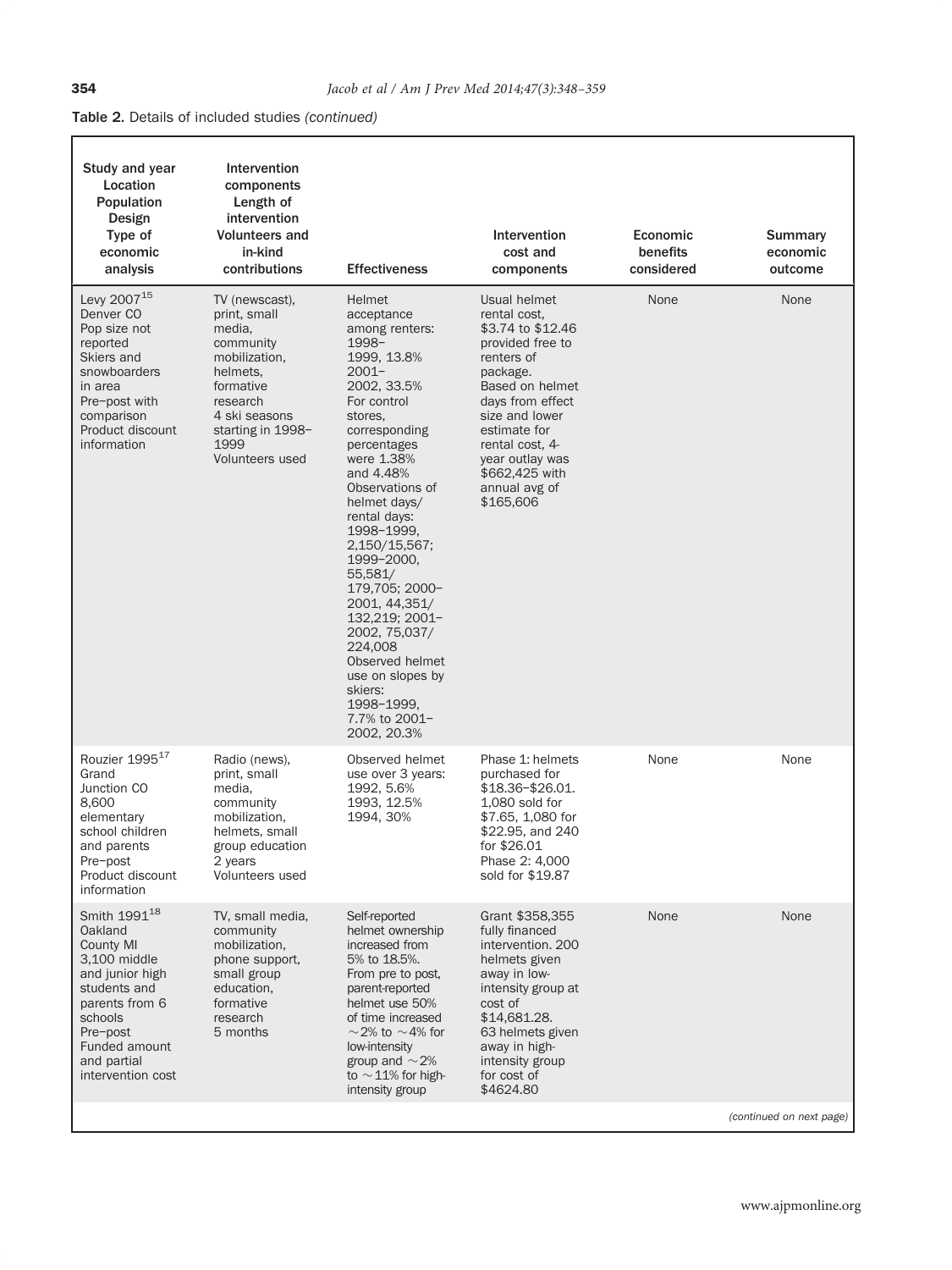| Table 2. Details of included studies (continued) |  |
|--------------------------------------------------|--|
|--------------------------------------------------|--|

| Study and year<br>Location<br>Population<br>Design<br>Type of<br>economic<br>analysis                                                                                                                                                 | Intervention<br>components<br>Length of<br>intervention<br><b>Volunteers and</b><br>in-kind<br>contributions                                                                                                                                                           | <b>Effectiveness</b>                                                                                                                                                                                                                                                                                                                                                           | Intervention<br>cost and<br>components                                                                                                                                                               | Economic<br>benefits<br>considered | Summary<br>economic<br>outcome                                                                                                             |
|---------------------------------------------------------------------------------------------------------------------------------------------------------------------------------------------------------------------------------------|------------------------------------------------------------------------------------------------------------------------------------------------------------------------------------------------------------------------------------------------------------------------|--------------------------------------------------------------------------------------------------------------------------------------------------------------------------------------------------------------------------------------------------------------------------------------------------------------------------------------------------------------------------------|------------------------------------------------------------------------------------------------------------------------------------------------------------------------------------------------------|------------------------------------|--------------------------------------------------------------------------------------------------------------------------------------------|
| Wood 1988 <sup>21</sup><br>Victoria, Australia<br>Statewide<br>population<br>Pre-post<br>Partial<br>intervention cost                                                                                                                 | TV, radio, print,<br>small media,<br>reduced price,<br>formative<br>research<br>1 year<br>Volunteers used                                                                                                                                                              | Metro Melbourne<br>Observed<br>helmeted:<br>Primary school<br>students: 4.6% in<br>1983 to 38.6%<br>in 1985<br>Secondary<br>school students:<br>1.6% in 1983 to<br>14.0% in 1985<br>Adults: 26.1% in<br>1983 to 42%<br>in 1985<br>20% reduction in<br>bicycle-related<br>motor vehicle<br>crash head injury<br>in Victoria in<br>1982-1983<br>combined,<br>compared<br>to 1984 | Partial cost<br>provided as cost<br>of TV/radio<br>campaign was<br>\$294,286;<br>total cost of<br>rebates for<br>helmets of<br>\$745,200<br>(calculated by<br>reviewers)                             | None                               | None                                                                                                                                       |
| <b>NRT</b> distribution                                                                                                                                                                                                               |                                                                                                                                                                                                                                                                        |                                                                                                                                                                                                                                                                                                                                                                                |                                                                                                                                                                                                      |                                    |                                                                                                                                            |
| Bauer 2006 <sup>7</sup><br>Western NY<br>All callers to<br>quitline<br>Pre-post with<br>comparison<br>Cost per<br>additional<br>quitline caller                                                                                       | Print, small<br>media,<br>community<br>mobilization.<br>phone support,<br>NRT, supplies<br>3-4 weeks<br>3 treatment<br>arms:<br>Arm 1,<br>newspaper and<br>magazine ad<br>with NRT<br>Arm 2.<br>Newspaper ad<br>Arm 3.<br>Newspaper ad<br>with cigarette<br>look-alike | Arm 1:<br>Incremental<br>calls, 4,724<br>Quit (7-day<br>abstinence): 22%<br>for those<br>redeeming NRT<br>versus 12% pre-<br>NRT, implying<br>$OR = 1.77$<br>Arm $2$ :<br>Incremental<br>calls, 14<br>Arm 3: Not<br>reported<br>Treated quits:<br>20%<br>Controls: 24%                                                                                                         | Arm 1: \$58,487<br>(for newspaper<br>and magazine ad<br>and NRT)<br>Arm 2: \$3,810<br>for newspaper ad<br>Arm 3: Not<br>reported (for<br>newspaper ad<br>and plastic<br>cigarette at<br>\$1.71 each) | None                               | Cost per<br>incremental call:<br>Arm 1, \$12.54<br>Arm 2, \$272.46<br>Arm 3, \$93.48                                                       |
| Cummings<br>2006a <sup>10</sup><br>(linked to Miller<br>$2005^{22}$ and<br>Cummings<br>$2006b^{23}$<br>4 regions of<br>New York<br>Region I: Buffalo<br>area, $n=1,099$<br>Region II: 8<br>counties,<br>$n = 1,334$<br>Region III: 15 | Radio, print,<br>small media,<br>NRT, phone<br>support<br>4 regions with<br>varying durations<br>of free NRT and<br>type of media<br>Region I: 2 weeks<br>with<br>earned media<br>Region II: 2<br>months with<br>earned media                                          | Daily call volume<br>by region<br>Region: before/<br>after<br>$1: 312/63 = 5.0$<br>II: 393/79=4.97<br>III: 931/<br>$60 = 15.5$<br>IV: $7,213/$<br>$552 = 13.1$<br>Region: Percent<br>quits (risk ratio)<br>Pre-NRT:<br>$12\%$ (1.0)                                                                                                                                            | Intervention cost<br>(per enrollee) by<br>region:<br>I: \$52,856 (\$48)<br>II: \$43,823 (\$33)<br>III:<br>\$110,382 (\$48)<br>IV: \$3.08<br>mil (\$87)                                               | None                               | Cost per quit due<br>to NRT by region:<br>$\pm$ \$312 (n=169)<br>II: $$349 (n=125)$<br>III: \$396<br>$(n=279)$<br>IV: \$396<br>$(n=7,770)$ |
|                                                                                                                                                                                                                                       |                                                                                                                                                                                                                                                                        |                                                                                                                                                                                                                                                                                                                                                                                |                                                                                                                                                                                                      |                                    | (continued on next page)                                                                                                                   |

September 2014

**The Community of the Community**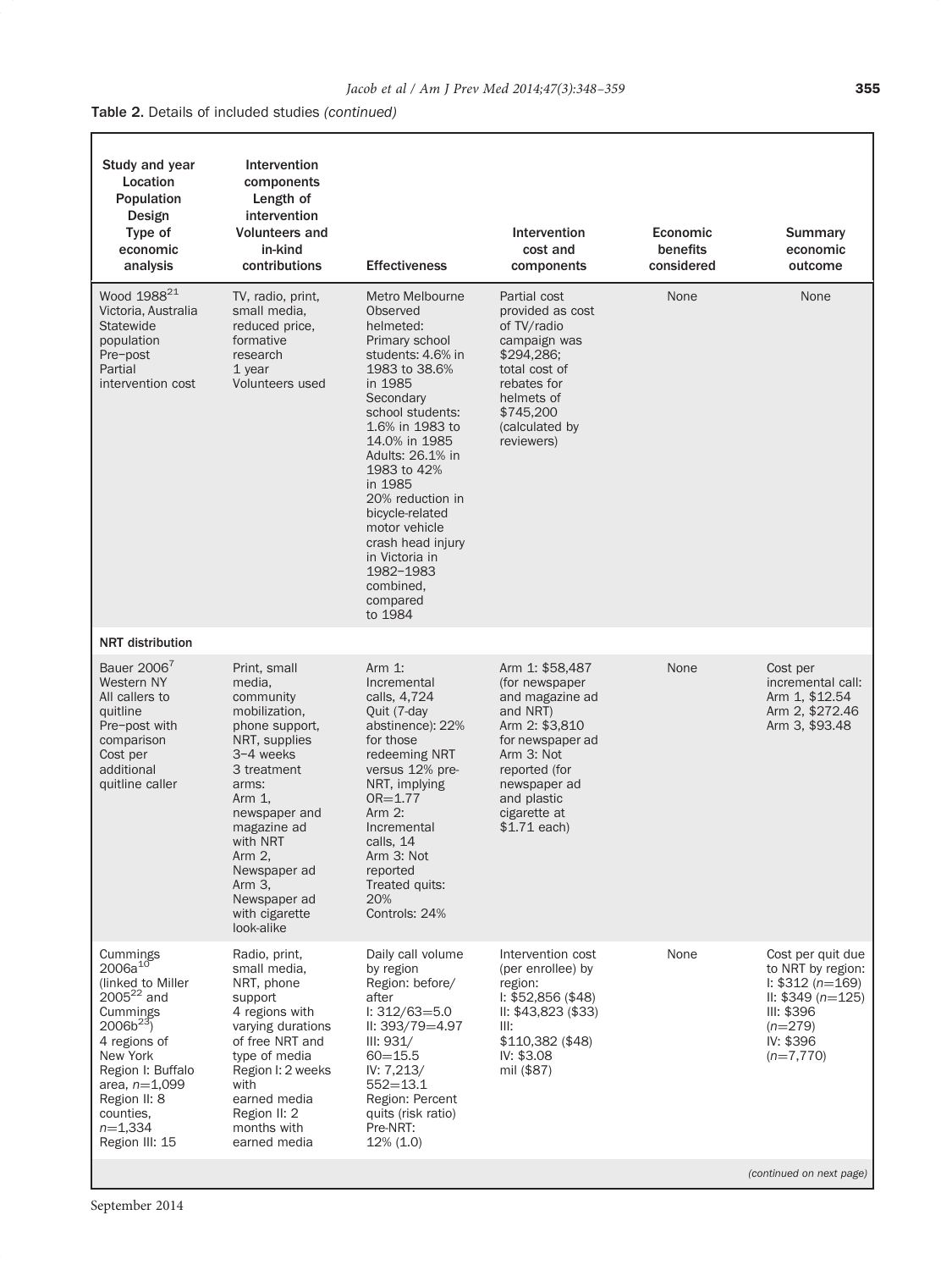Table 2. Details of included studies (continued)

| Study and year<br>Location<br>Population<br>Design<br>Type of<br>economic<br>analysis                                                                         | Intervention<br>components<br>Length of<br>intervention<br><b>Volunteers and</b><br>in-kind<br>contributions                                                                                                                                                                                                                      | <b>Effectiveness</b>                                                                                                                                                                                                                                                                              | Intervention<br>cost and<br>components                                                                                                                                                                                                                                                             | Economic<br>benefits<br>considered                                                        | Summary<br>economic<br>outcome                                                                                                                                                                                                                                                                                                                                                                    |
|---------------------------------------------------------------------------------------------------------------------------------------------------------------|-----------------------------------------------------------------------------------------------------------------------------------------------------------------------------------------------------------------------------------------------------------------------------------------------------------------------------------|---------------------------------------------------------------------------------------------------------------------------------------------------------------------------------------------------------------------------------------------------------------------------------------------------|----------------------------------------------------------------------------------------------------------------------------------------------------------------------------------------------------------------------------------------------------------------------------------------------------|-------------------------------------------------------------------------------------------|---------------------------------------------------------------------------------------------------------------------------------------------------------------------------------------------------------------------------------------------------------------------------------------------------------------------------------------------------------------------------------------------------|
|                                                                                                                                                               | Cummings 2006a <sup>10</sup> continued from previous page                                                                                                                                                                                                                                                                         |                                                                                                                                                                                                                                                                                                   |                                                                                                                                                                                                                                                                                                    |                                                                                           |                                                                                                                                                                                                                                                                                                                                                                                                   |
| counties, $n=2,323$<br>Region IV: NYC,<br>$n = 35,334$<br>All callers to<br>quitline<br>Pre-post with<br>treated<br>comparison<br>Cost per<br>additional quit | and paid radio<br>Region III: 4<br>weeks with<br>earned media<br>and print ads<br>Region IV: 6<br>weeks with<br>earned media                                                                                                                                                                                                      | $\Gamma$ : 27% (2.9)<br>$II: 21\% (2.0)$<br>$III: 24\% (2.4)$<br>IV: 33% (3.8)                                                                                                                                                                                                                    |                                                                                                                                                                                                                                                                                                    |                                                                                           |                                                                                                                                                                                                                                                                                                                                                                                                   |
| Fellows 2007 <sup>12</sup><br>State of Oregon<br>Pop size not<br>reported<br>All callers to<br>quitline<br>Pre-post<br>Cost per LYS                           | TV, radio, NRT,<br>phone support,<br>counseling<br>3 months                                                                                                                                                                                                                                                                       | Calls to quitline<br>January-June<br>(monthly avg):<br>Pre-patch,<br>3,214 (136)<br>Patch period.<br>6,823(1,137);<br>Difference:<br>3,609 (602)<br>Quits defined as<br>$30$ -day<br>abstinence at 6<br>months:<br>Pre-patch, 8.2%<br>Patch, 15.7%                                                | Note: 2 months<br>of paid ads<br>assumed for<br>post-patch<br>period for cost-<br>effectiveness<br>analysis.<br>Pre vs<br>patch period<br>Total cost:<br>\$2,245,897 vs<br>\$2,565,552<br>Media cost:<br>\$1,579,056 vs<br>\$483,789<br>$NRT +$<br>counseling cost:<br>\$666,841 vs<br>\$2,081,763 | <b>Quits converted</b><br>to LYS based on<br>age-specific<br>estimates<br>from literature | Pre vs<br>patch period<br>Callers, 6,428<br>vs 13,646<br>Quits (%): 527<br>$(8.2)$ vs<br>2,142(15.7)<br>LYS: 1,246<br>vs 4,502<br>Cost/quit:<br>\$4,261<br>vs \$1,197<br>Incremental<br>cost/quit: NA<br>vs \$198<br>Incremental cost/<br>LYS: NA vs \$98<br>(Bounds of \$25 to<br>\$402 per LYS<br>based on<br>sensitivity analysis<br>on quit rate,<br>intervention cost,<br>and discount rate) |
| Tinkelman<br>2007 <sup>20</sup><br>State of Ohio<br>All callers to<br>auitline<br>Pre-post with<br>comparison<br>Partial<br>intervention cost                 | NRT, phone<br>support,<br>formative<br>research<br>Multimillion-<br>dollar media<br>campaign but no<br>details about<br>channels<br>NRT became<br>available in July<br>2005; 4-week<br>supply plus<br>another 4 weeks if<br>continuing in<br>program. NRT<br>promoted through<br>media September<br>2005-April 2006<br>(7 months) | Call volume per<br>day: increase<br>from 78 per day<br>pre-NRT to 188<br>post-NRT<br>Quit (7-day<br>abstinence)<br>10.3% pre-NRT<br>and 14.9% post-<br>NRT, measured<br>at 6-month<br>follow-up; post-<br>NRT quit rate<br>11.2% for<br>counseling only<br>and 20.2% for<br>counseling<br>$+$ NRT | Pre-NRT (July<br>2004-April<br>2005) media<br>costs<br>\$4,620,000;<br>post-NRT<br>(September<br>2005-April<br>2006)<br>\$3,180,000<br>No cost of NRTs<br>provided;<br>reviewers<br>assumed<br>difference went<br>to finance<br>free NRT                                                           | None                                                                                      | None                                                                                                                                                                                                                                                                                                                                                                                              |

Avg, average; CBO, community-based organization; K, thousand (000); LYS, life-years saved; NA, not applicable; NRT, nicotine replacement therapy; NYC, New York City; pop, population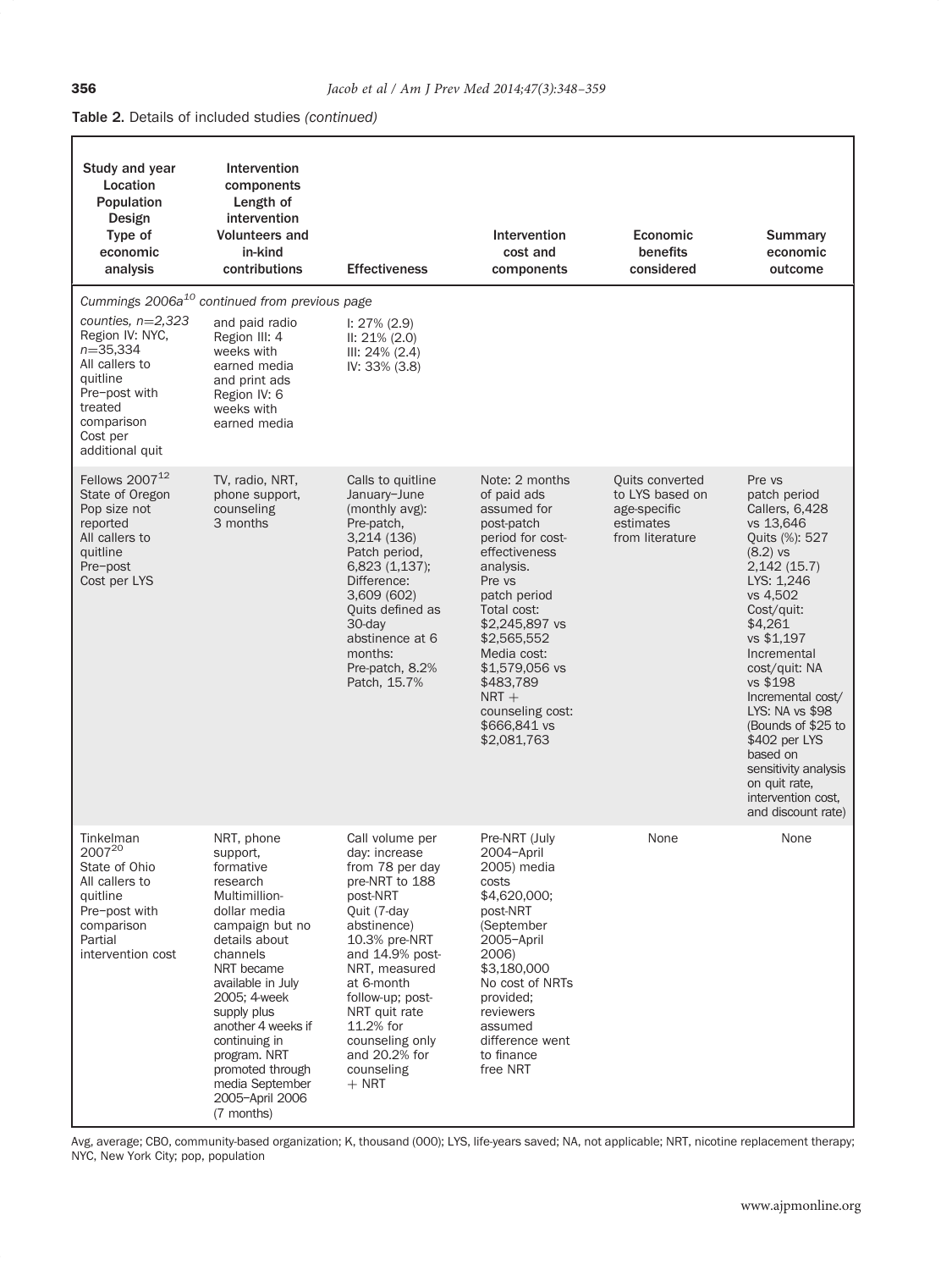The number of quits reported in the included studies was based on surveys of the population of callers to quitlines and does not account for quits that occurred within the larger population in response to the media component of the intervention. Similar to interventions for recreational helmets, reduced price and greater availability appear to increase use but also constitute a substantial cost of the intervention.

Results from two statewide studies<sup>12,20</sup> suggest that incremental effectiveness in terms of call volume to quitlines is not sacrificed by relying on cheaper mass media such as earned versus paid media, and radio or print versus TV. However, the effect of the intervention is likely to diminish over time, and the use of paid mass media may be necessary to sustain the population-level change in behavior.

The first study<sup>20</sup> did not report the cost of product purchase and distribution, and the present reviewers assumed that the difference in media expenditures between the periods (about \$1.44 million) went substantially to purchase NRTs. Daily call volume to quitlines increased from 78 to 188, and self-reported 7-day abstinence at 6-month follow-up increased from 10.3% to 14.9%. The second study<sup>12</sup> evaluated a change in intervention strategy that reduced TV and radio coverage cost from \$1.58 million to \$0.48 million and increased the outlay for free NRT plus counseling from \$0.67 million to \$2.08 million. The monthly average calls to quitlines increased from 536 in the pre-NRT period to 1,137 in the free NRT period, a difference of 7,212 per year, and quit rates increased from 8.2% to 15.7%.

Four variants of campaigns that promoted quitlines along with free NRT distribution operated in New York City (NYC) and three other regions of New York State during 2003-2004.<sup>10</sup> The campaign in NYC was longer in duration and offered a more generous 6-week supply of NRT patches to callers. Intervention cost ranged from \$33 to \$48 for three regions to \$87 for NYC, and cost per quit ranged from \$312 to \$396, with the higher estimate associated with NYC and one other region. A 6-month follow-up evaluation<sup>22</sup> of the NYC program reported \$3.28 million in program cost, with the NRT product contributing \$2.93 million. At 12-month follow-up, $^{23}$  the cost per quit was \$491.

Another study<sup>7</sup> of the New York quitline programs evaluated an intervention with three arms: a 4-week media campaign promoting the quitline plus free 2-week supply of NRT; a newspaper advertisement to call the quitline for a cessation guide; and a newspaper ad to call the quitline for the guide and a free cigarette look-alike containing no nicotine. Calls to the quitlines increased for all three arms, with the incremental cost per additional call at \$12.54 for the first intervention, \$93.48 for

September 2014

the cigarette look-alike arm, and \$272.46 for the arm without the free product. The authors concluded that the free NRT program was preferable to the newspaper advertisement alone.

The one NRT study<sup>12</sup> that modeled long-term outcomes estimated cost per life-year saved at \$98, which varied between \$25 and \$402 in sensitivity analysis. These estimates are below the conservative threshold for cost-effectiveness of \$50,000 per QALY saved. Cost of intervention for this study was derived as the difference in observed cost of promotion and product distribution in the post- and pre-intervention periods.

Quit rates based on intent to treat were estimated from a survey of registered callers to the quitline, and quits were translated to life-years saved based on age-specific life expectancy for smokers and quitters derived from the literature. A discount rate of 3% was applied to life-years saved, and sensitivity analysis was performed based on upper and lower CI estimates for intervention cost and quit rates. Likely savings from healthcare cost averted were not included in this model, which could have improved the cost-effectiveness ratio.

#### **Conclusions**

The studies included in this review do not provide evidence to reach a conclusion about the economic merit of health communication campaigns that use mass media combined with product distribution. Some evidence suggests that this intervention strategy might be cost-effective in promoting condom use among high-risk populations and in promoting tobacco cessation with NRT products. However, the small body of evidence also includes studies of three instances of interventions with positive cost but no positive effect on health outcomes: child car booster seats to reduce injuries, pedometers to increase physical activity, and increasing condom use. These instances of the intervention were not cost-effective.

The scarcity of good quality estimates across three categories of information—cost of intervention, cost consequences for healthcare and worksite productivity, and life-years or QALYs saved—made determination of the intervention's economic merits difficult. Program costs reported in many studies were often incomplete; in-kind and voluntary contributions were not valued, or the product and distribution cost of this multicomponent intervention simply ignored. Cost consequences for healthcare and intervention effects on worksite productivity were rarely recorded or modeled.

Finally, the effects reported were often based on proximal outcomes specific to the intervention, such as incremental quits among smokers or reduction in unprotected sex. The determination of economic value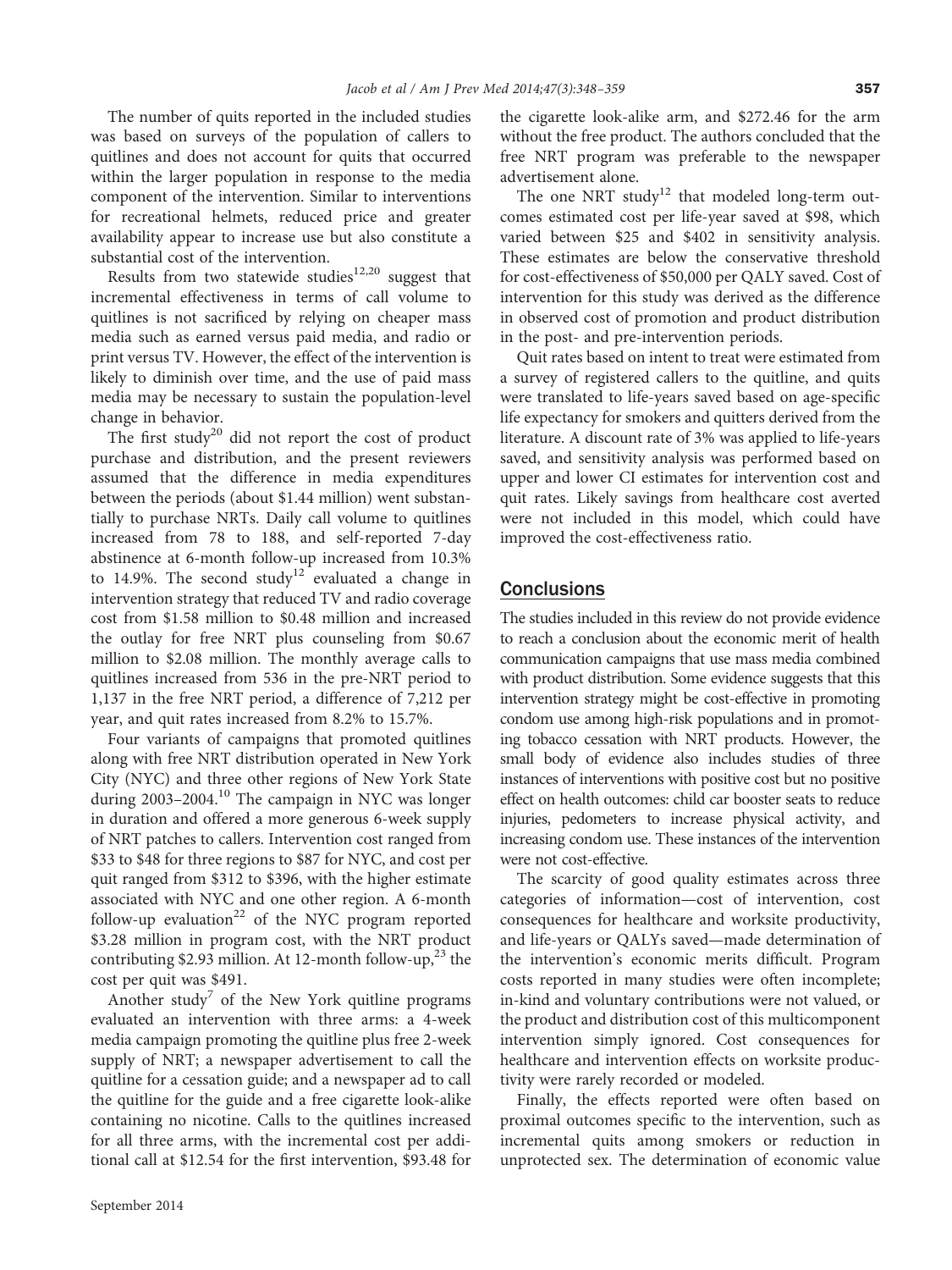of the intervention would require modeling these effects to monetary values for a cost–benefit assessment or to QALYs for a cost-effectiveness assessment.

Regarding study populations, although it is difficult to ascertain information on the treated population for mass media interventions, having at least an estimate of the population of interest is useful. This information, missing from some included studies, is needed to convert program costs to a per capita basis, so that similar interventions implemented in different populations can be compared.

A 2006 supplement of the Journal of Health Commu $nication<sup>3</sup>$  included a collection of papers by experts in communication and economics providing guidance and exhortations for improvement in evaluation studies. The supplement included a review of economic evaluations of mass media health interventions<sup>24</sup> that determined how well studies published between 1981 and 2005 adhered to standards of good health economics evaluation research. The Hutchinson and Wheeler review<sup>24</sup> identified 19 studies published between 1981 and 2005 of interventions in high-income countries that included mass media components.

Key findings of the review were lack of documentation, rigor, and transparency for costs included or excluded; failure to value resources at opportunity cost; omission of capital and overhead costs; retrospective data collection; diversity of outcomes ranging from process outcomes to intermediate outcomes, particular to the health intervention and the rare use of standardized disabilityadjusted life-year or QALY; and design elements that prevented estimation of incremental cost-effectiveness due to intervention.

However, it may be noted that the last two observations are not unexpected for mass media interventions, given the acknowledged problems in designing controlled experiments when exposure to treatment is population-wide. The present review came to very similar findings and conclusions for the focused area of mass media campaigns that include health-related product distribution.

Providing a health-related product at a discount or no charge increases use and associated positive health behavior. Increased product acquisition may be due to removing non–price-related barriers to access, convenience of the distribution network, or price lowering. The importance of price is likely to be greatest where the product constitutes a large part of a population's income; a program that distributes such a product at a discount or no charge can expect a substantial outlay for the product component of this multicomponent intervention.

Yet, it may also require substantial funds to finance the distribution infrastructure for even a relatively inexpensive product, such as condoms. Reduced price or no-charge promotions for a relatively expensive product, such as recreational helmets, increases demand, and private sector or government funds must consistently be available to underwrite such costs. Many interventions were publicly funded trials or programs, and the failure to properly evaluate their economic cost and benefit is a serious gap in the science and practice of public health.

The authors acknowledge Kara Contreary and Anilkrishna B. Thota for numerous thoughtful comments and suggestions and Kate W. Harris for expert editorial assistance at various stages in the review and the development of the manuscript; all are in CDC's Center for Surveillance, Epidemiology, and Laboratory Services. The authors also thank the three anonymous reviewers for many helpful comments.

Points of view are those of the authors and do not necessarily reflect those of the CDC.

No financial disclosures were reported by the authors of this paper.

#### References

- 1. Community Preventive Services Task Force. Combination of mass media health campaigns and health-related product distribution is recommended to improve healthy behaviors. Am J Prev Med 2014; 47(3):372–4.
- 2. Robinson MN, Tansil KA, Elder RW, et al. Mass media health communication campaigns combined with health-related product distribution: a Community Guide systematic review. Am J Prev Med 2014;47(3):360–71.
- 3. Special issue on cost-effectiveness analysis. J Health Commun 2006; 11(2S):S1–S73.
- 4. U.S. Department of Labor, Bureau of Labor Statistics. Consumer Price Index—all urban consumers. data.bls.gov/PDQ/outside.jsp?survey=cu.
- 5. World Bank. World development indicators. data.worldbank.org/ indicator.
- 6. Alstead M, Campsmith M, Halley CS, Hartfield K, Goldblum G, Wood RW. Developing, implementing, and evaluating a condom promotion program targeting sexually active adolescents. AIDS Educ Prev 1999; 11(6):497–512.
- 7. Bauer JE, Carlin-Menter SM, Celestino PB, Hyland A, Cummings KM. Giving away free nicotine medications and a cigarette substitute (Better Quit) to promote calls to a quitline. J Public Health Manag Pract 2006;12(1):60–7.
- 8. Bergman AB, Rivara FP, Richards DD, Rogers LW. The Seattle children's bicycle helmet campaign. Arch Pediatr Adolesc Med 1990;144(6):727–31.
- 9. Brown WJ, Mummery K, Eakin E, Schofield G. 10,000 Steps Rockhampton: evaluation of a whole community approach to improving population levels of physical activity. J Phys Act Health 2006;3(1):1–14.
- 10. Cummings KM, Fix B, Celestino P, Carlin-Menter S, O'Connor R, Hyland A. Reach, efficacy, and cost-effectiveness of free nicotine medication giveaway programs. J Public Health Manag Pract 2006;12  $(1):37-43.$
- 11. Eakin EG, Mummery K, Reeves MM, et al. Correlates of pedometer use: results from a community-based physical activity intervention trial (10,000 Steps Rockhampton). Int J Behav Nutr Phys Act 2007;4(1):31.